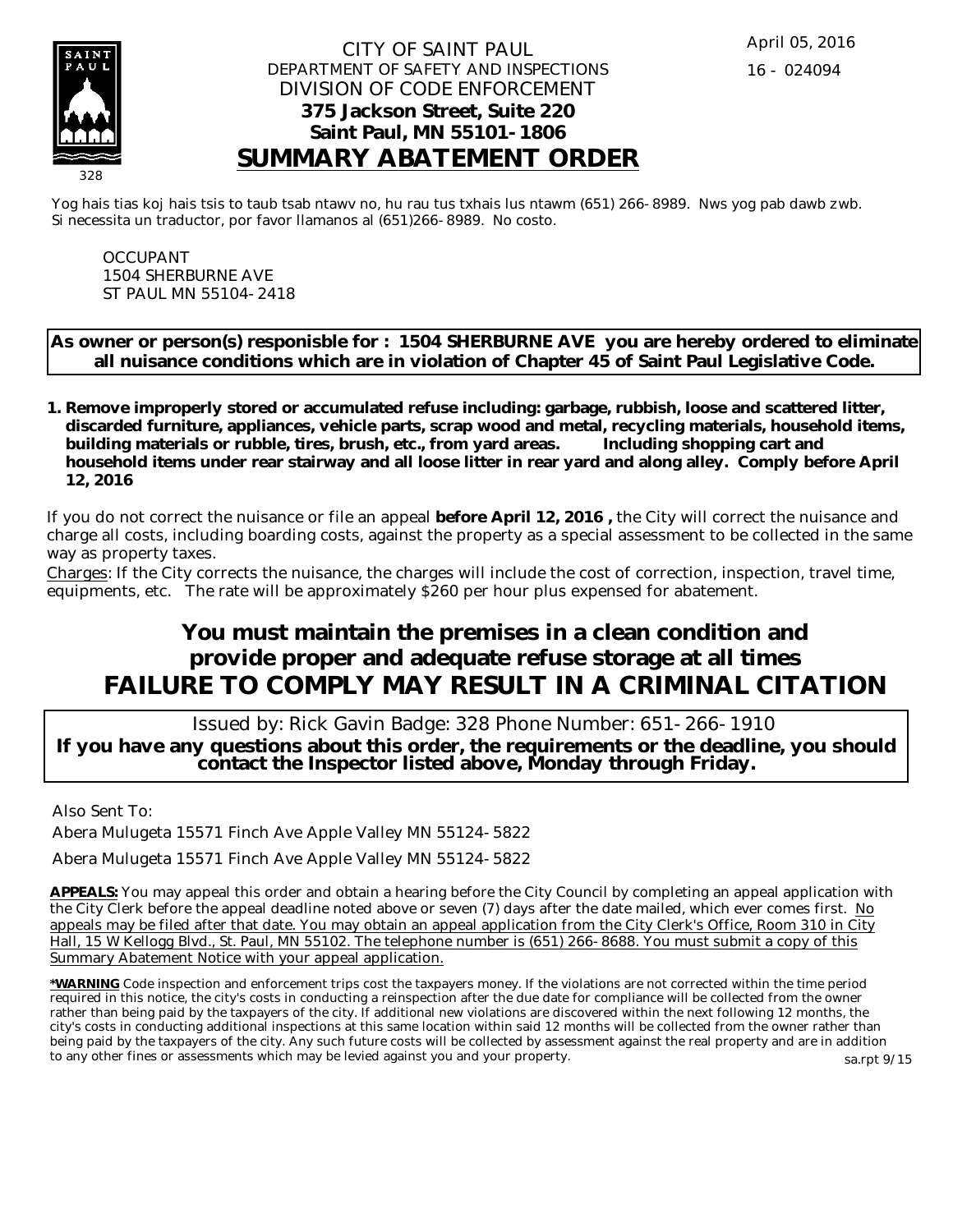

#### CITY OF SAINT PAUL DEPARTMENT OF SAFETY AND INSPECTIONS DIVISION OF CODE ENFORCEMENT **375 Jackson Street, Suite 220 Saint Paul, MN 55101-1806 SUMMARY ABATEMENT ORDER**

Yog hais tias koj hais tsis to taub tsab ntawv no, hu rau tus txhais lus ntawm (651) 266-8989. Nws yog pab dawb zwb. Si necessita un traductor, por favor llamanos al (651)266-8989. No costo.

SHS PROPERTY ONE LLC 15571 FINCH AVE APPLE VALLEY MN 55124-5822

**As owner or person(s) responisble for : 1504 SHERBURNE AVE you are hereby ordered to eliminate all nuisance conditions which are in violation of Chapter 45 of Saint Paul Legislative Code.**

**Remove improperly stored or accumulated refuse including: garbage, rubbish, loose and scattered litter, 1. discarded furniture, appliances, vehicle parts, scrap wood and metal, recycling materials, household items, building materials or rubble, tires, brush, etc., from yard areas. Including shopping cart and household items under rear stairway and all loose litter in rear yard and along alley. Comply before April 12, 2016**

If you do not correct the nuisance or file an appeal **before April 12, 2016 ,** the City will correct the nuisance and charge all costs, including boarding costs, against the property as a special assessment to be collected in the same way as property taxes.

Charges: If the City corrects the nuisance, the charges will include the cost of correction, inspection, travel time, equipments, etc. The rate will be approximately \$260 per hour plus expensed for abatement.

# **You must maintain the premises in a clean condition and provide proper and adequate refuse storage at all times FAILURE TO COMPLY MAY RESULT IN A CRIMINAL CITATION**

 Issued by: Rick Gavin Badge: 328 Phone Number: 651-266-1910 **If you have any questions about this order, the requirements or the deadline, you should contact the Inspector listed above, Monday through Friday.**

Also Sent To: **Occupant** 

Abera Mulugeta 15571 Finch Ave Apple Valley MN 55124-5822

**APPEALS:** You may appeal this order and obtain a hearing before the City Council by completing an appeal application with the City Clerk before the appeal deadline noted above or seven (7) days after the date mailed, which ever comes first. No appeals may be filed after that date. You may obtain an appeal application from the City Clerk's Office, Room 310 in City Hall, 15 W Kellogg Blvd., St. Paul, MN 55102. The telephone number is (651) 266-8688. You must submit a copy of this Summary Abatement Notice with your appeal application.

**\*WARNING** Code inspection and enforcement trips cost the taxpayers money. If the violations are not corrected within the time period required in this notice, the city's costs in conducting a reinspection after the due date for compliance will be collected from the owner rather than being paid by the taxpayers of the city. If additional new violations are discovered within the next following 12 months, the city's costs in conducting additional inspections at this same location within said 12 months will be collected from the owner rather than being paid by the taxpayers of the city. Any such future costs will be collected by assessment against the real property and are in addition to any other fines or assessments which may be levied against you and your property. sa.rpt 9/15